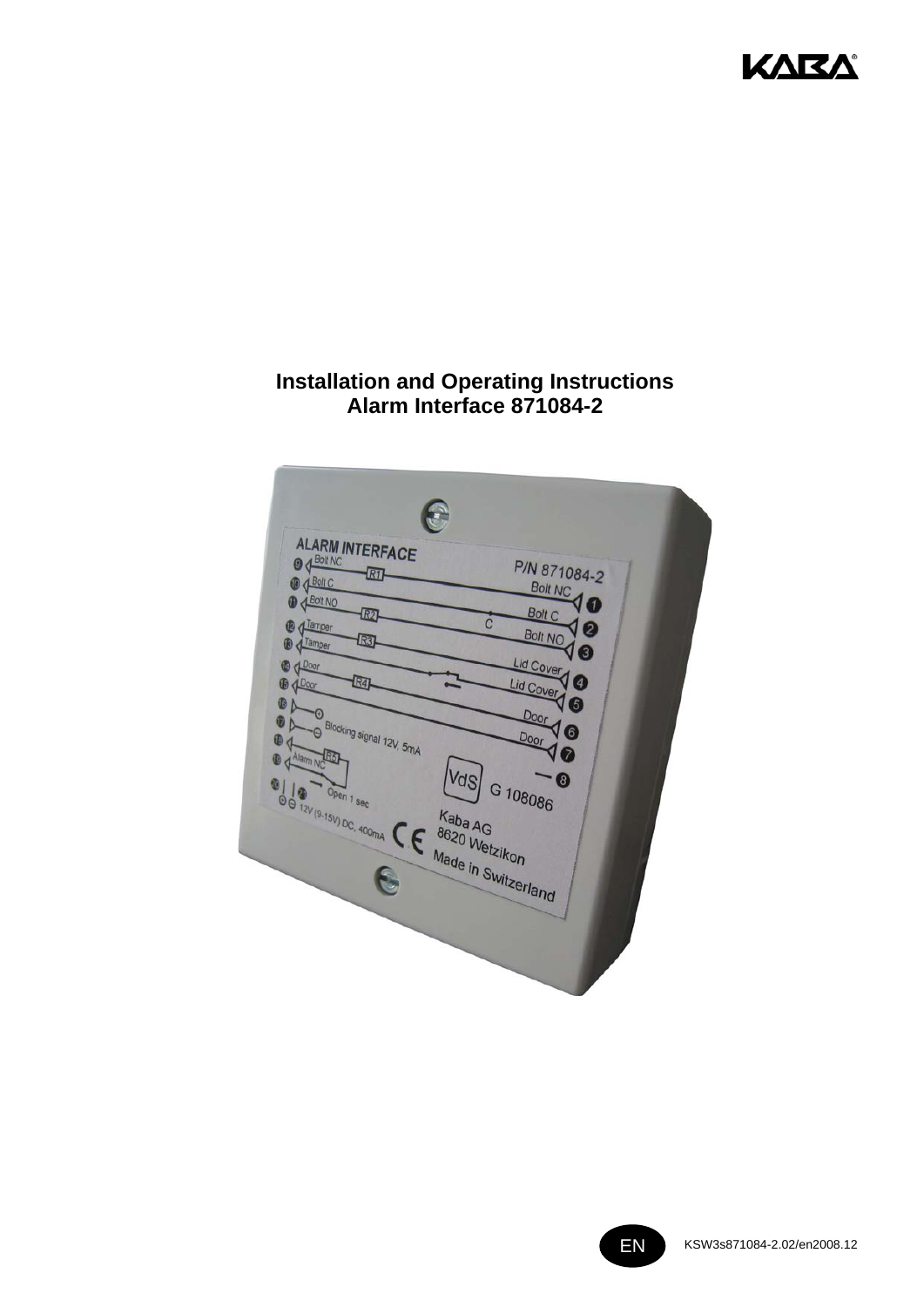

# **Description**

The Alarm Interface is an integrated blocking device in a tamper proof container, which can be connected to La Gard locks and to Alarm Systems. All La Gard locks with the option of external battery connections can be connected via the battery port to the Alarm Interface. Alarm Systems are coupled to the lock via the Alarm Interface.

## **Function**

Silent Duress signals from the lock activate a relay in the Interface triggering alarm functions in the Alarm System.

The lock can be disabled via remote signal. Remote Disable signals from Alarm Systems are conducted to the lock, disabling lock functions. The extent of disabled lock functions depends on the type of lock setup.

## **Locks**

The Alarm Interface can be used with the following locks:

- 3040 and 6040 Deadbolt locks
- 4100 and 4300 Swingbolt locks
- 2441 and 6441 Override locks

## **Bolt Sensors**

Lock bolt sensors can be integrated with the Alarm Interface. The 6040 Deadbolt and 4300 Swingbolt Audit locks and the 2441 and 6441 Override locks require an external bolt sensor.

## **Setup Preparations**

The Alarm Interface should have resistors R1 to R5 populated, before setup, if the connections are to be used.

## **Setup – Alarm Interface to Lock**

- 1. Connect the Interface cable to the battery port of the lock
- 2. Connect the bolt sensor cables to the Alarm Interface:
	- a. Normally closed cable to pin 1
	- b. Common cable to pin 2
	- c. Normally open cable to pin 3
- 3. Connect door sensor leads to pins 6 & 7.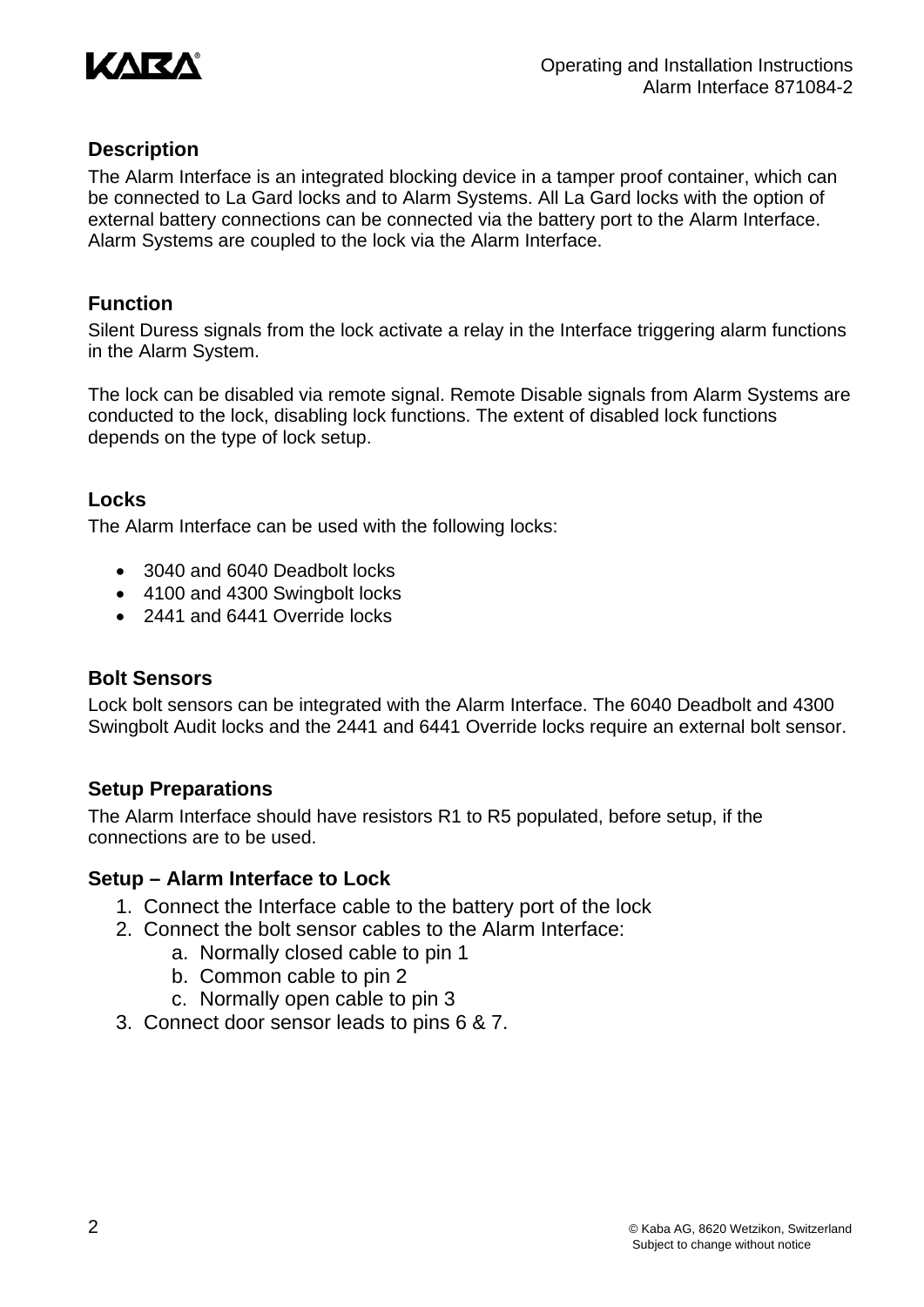

# **Setup – Alarm Interface to Alarm System**

- 1. The bolt arm/ disarm connections are made to pins 9, 10 & 11. Pins 9 & 10 are normally closed (NC). Pins 10 & 11 are normally open (NO). When using only 2 wires short either R1 or R2 (NC connection) to "C" using a resistor.
- 2. The tamper pins 12 & 13 are connected through the normally closed (NC) switch.
- 3. The door arm/ disarm connections are made to pins 14 & 15.
- 4. The Remote Disable connections are made to pins 16 & 17 with 12 V, 5 mA.
- 5. The Silent Duress signal from the lock connected through pins 18 & 19 triggers the relay switch for 1 second.

# **Setup – Test**

Test the system's functioning before activating the alarm system:

#### **Bolt sensor**

- 1. Connect the lock to the Alarm Interface.
- 2. Close lock pins 1 & 2/ 9 & 10 are closed.
- 3. Operate lock; Enter opening code.
- 4. Pin 2 & 3/ 10 & 11 are closed

#### **Remote disable**

- 1. Activate the Remote Disable (12 V DC, 5 mA) to pins 16 & 17.
- 2. Operate lock; Enter opening code. Lock signals beeps 6 times. Lock does not open as long as the Remote Disable is activated.

#### **Silent duress**

- 1. Operate lock; Enter Silent Duress code  $-$  Last digit  $\pm$  1. Relay switch opens 1 second.
- 2. Pins 18 & 19 open 1 second.